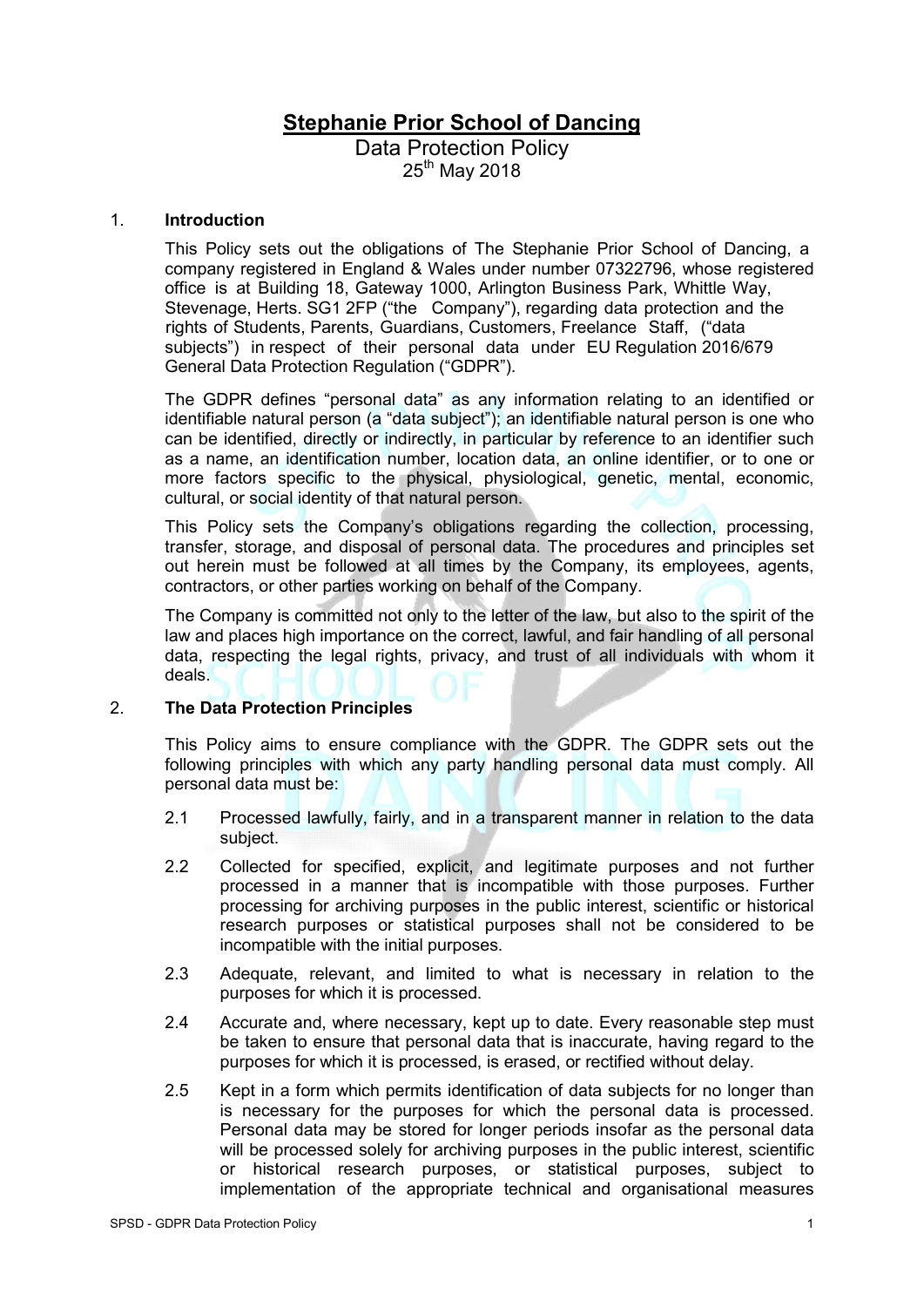required by the GDPR in order to safeguard the rights and freedoms of the data subject.

2.6 Processed in a manner that ensures appropriate security of the personal data, including protection against unauthorised or unlawful processing and against accidental loss, destruction, or damage, using appropriate technical or organisational measures.

# 3. **The Rights of Data Subjects**

The GDPR sets out the following rights applicable to data subjects (please refer to the parts of this policy indicated for further details):

- 3.1 The right to be informed (Part 12).
- 3.2 The right of access (Part 13);
- 3.3 The right to rectification (Part 14);
- 3.4 The right to erasure (also known as the 'right to be forgotten') (Part 15);
- 3.5 The right to restrict processing (Part 16);
- 3.6 The right to data portability (Part 17);
- 3.7 The right to object (Part 18); and
- 3.8 Rights with respect to automated decision-making and profiling (Parts 19 and 20).

# 4. **Lawful, Fair, and Transparent Data Processing**

- 4.1 The GDPR seeks to ensure that personal data is processed lawfully, fairly, and transparently, without adversely affecting the rights of the data subject. The GDPR states that processing of personal data shall be lawful if at least one of the following applies:
	- 4.1.1 The data subject has given consent to the processing of their personal data for one or more specific purposes;
	- 4.1.2 The processing is necessary for the performance of a contract to which the data subject is a party, or in order to take steps at the request of the data subject prior to entering into a contract with them;
	- 4.1.3 The processing is necessary for compliance with a legal obligation to which the data controller is subject;
	- 4.1.4 The processing is necessary to protect the vital interests of the data subject or of another natural person;
	- 4.1.5 The processing is necessary for the performance of a task carried out in the public interest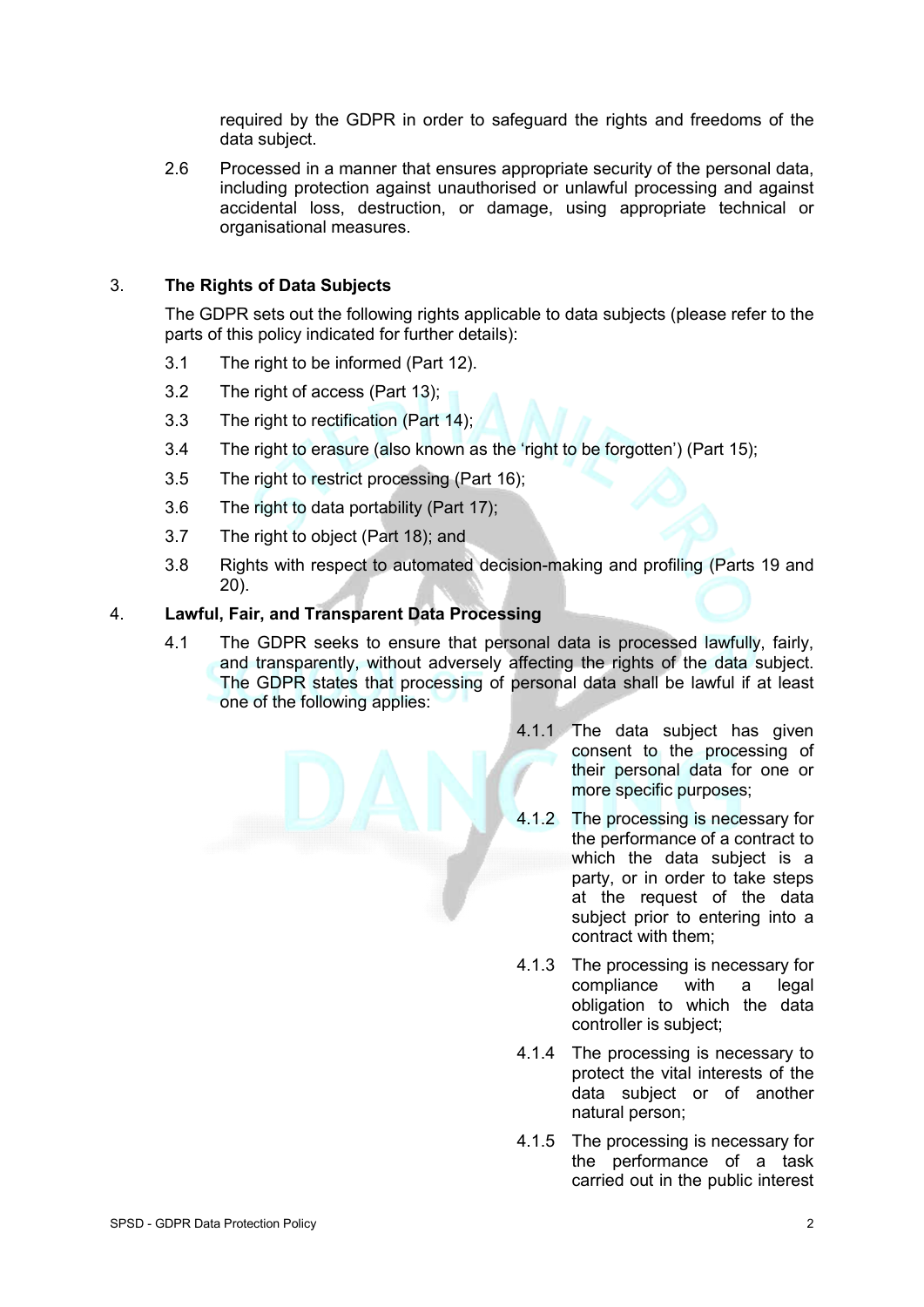or in the exercise of official authority vested in the data controller; or

- 4.1.6 The processing is necessary for the purposes of the legitimate interests pursued by the data controller or by a third party, except where such interests are overridden by the fundamental rights and freedoms of the data subject which require protection of personal data, in particular where the data subject is a child.
- 4.2 If the personal data in question is "special category data" (also known as "sensitive personal data") (for example, data concerning the data subject's race, ethnicity, politics, religion, trade union membership, genetics, biometrics (if used for ID purposes), health, sex life, or sexual orientation), at least one of the following conditions must be met:

4.2.1 The data subject has given their<br>explicit consent to the consent to the processing of such data for one or more specified purposes (unless EU or EU Member State law prohibits them from doing so);

- 4.2.2 The processing is necessary for the purpose of carrying out the obligations and exercising specific rights of the data controller or of the data subject in the field of employment, social security, and social protection law (insofar as it is authorised by EU or EU Member State law or a collective agreement pursuant to EU Member State law which provides for appropriate safeguards for the fundamental rights and interests of the data subject);
- 4.2.3 The processing is necessary to protect the vital interests of the data subject or of another natural person where the data subject is physically or legally incapable of giving consent;
- 4.2.4 The data controller is a foundation, association, or other non-profit body with a political, philosophical,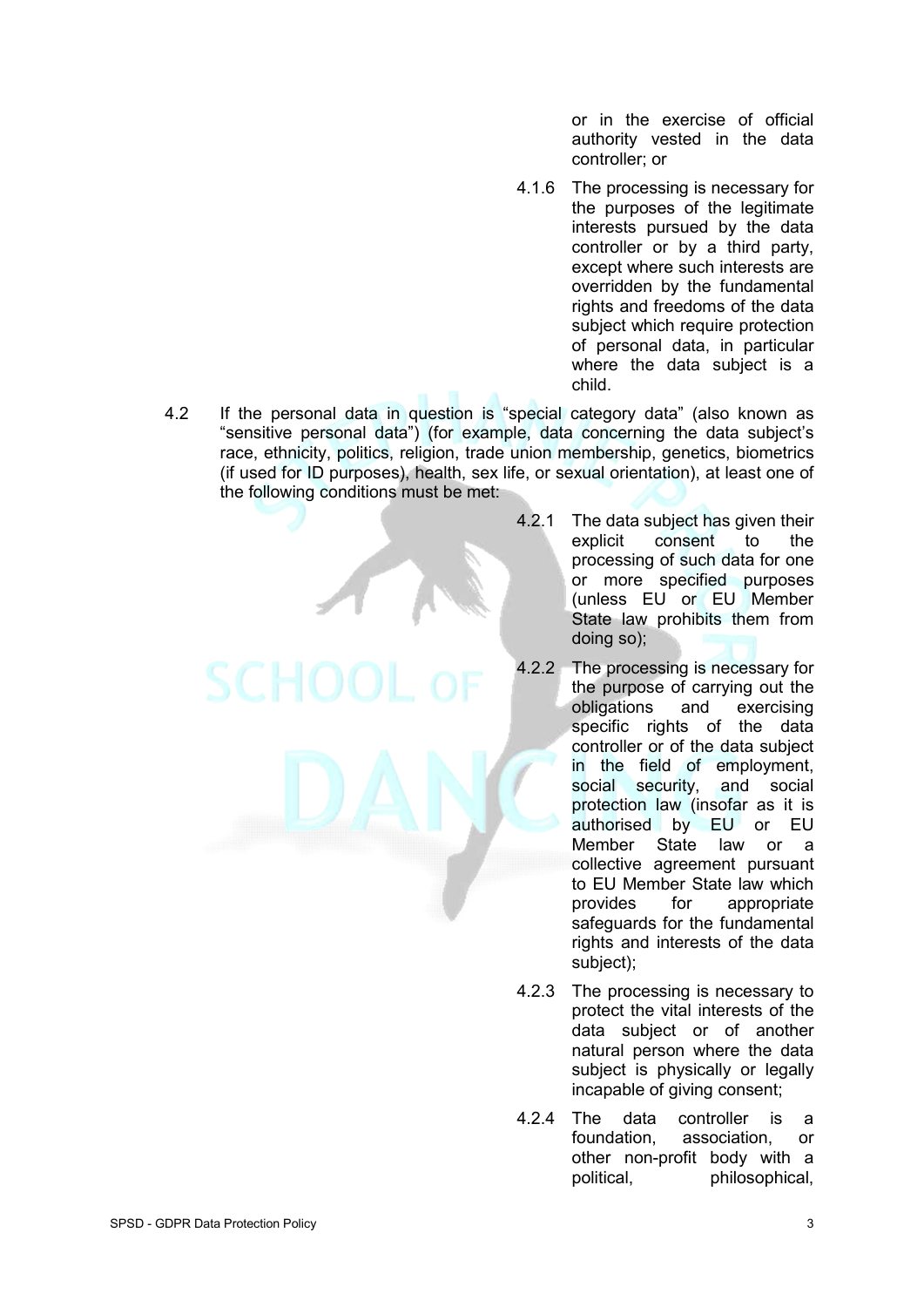religious, or trade union aim, and the processing is carried out in the course of its legitimate activities, provided that the processing relates solely to the members or former members of that body or to persons who have regular contact with it in connection with its purposes and that the personal data is not disclosed outside the body without the consent of the data subjects;

- 4.2.5 The processing relates to personal data which is clearly made public by the data subject;
- 4.2.6 The processing is necessary for the conduct of legal claims or whenever courts are acting in their judicial capacity;
- 4.2.7 The processing is necessary for substantial public interest reasons, on the basis of EU or EU Member State law which shall be proportionate to the aim pursued, shall respect the essence of the right to data protection, and shall provide for suitable and specific measures to safeguard the fundamental rights and interests of the data subject;
- 4.2.8 The processing is necessary for the purposes of preventative or occupational medicine, for the assessment of the working capacity of an employee, for medical diagnosis, for the provision of health or social care or treatment, or the management of health or social care systems or services on the basis of EU or EU Member State law or pursuant to a contract with a health professional, subject to the conditions and safeguards referred to in Article 9(3) of the GDPR;
- 4.2.9 The processing is necessary for public interest reasons in the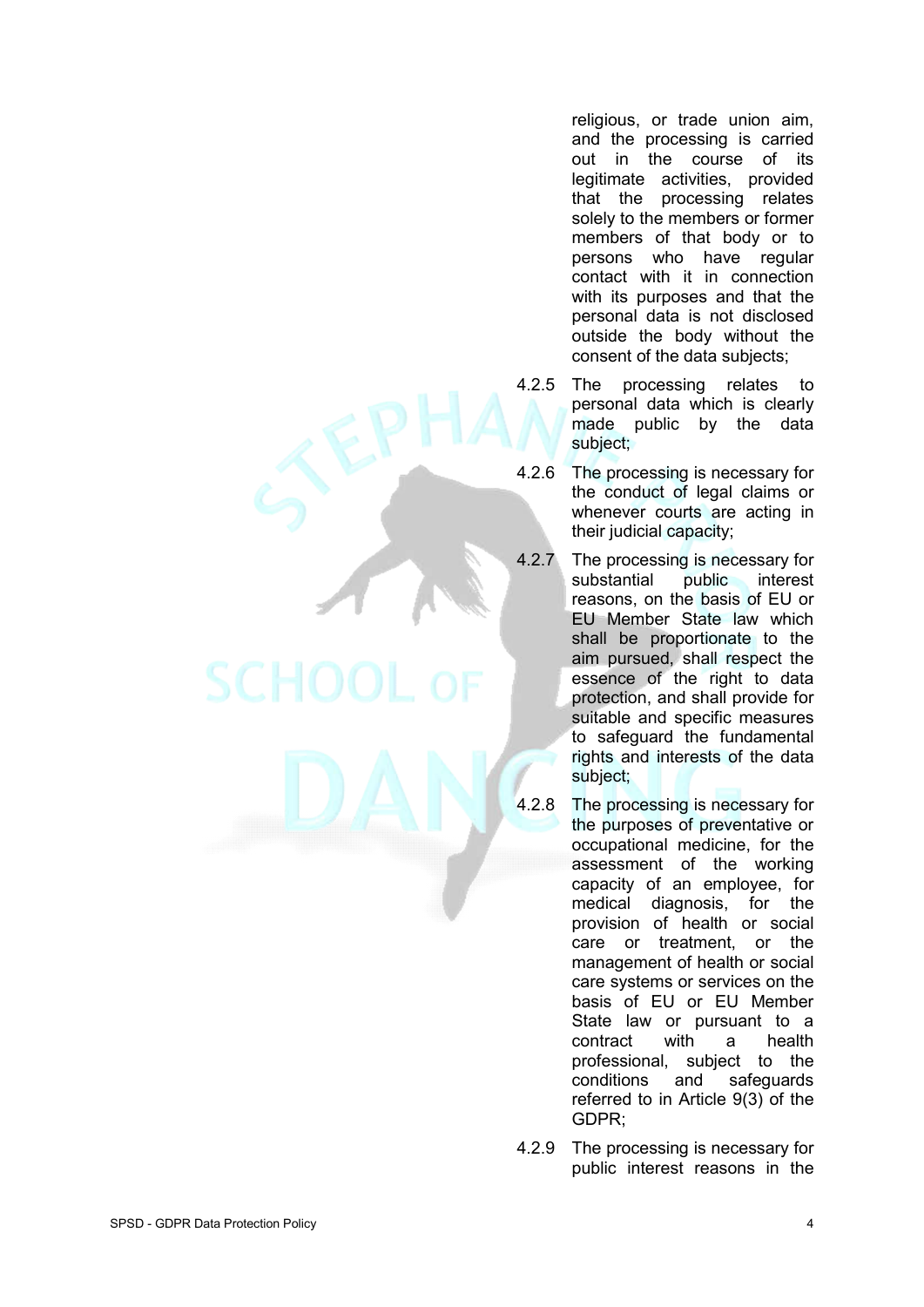area of public health, for example, protecting against serious cross-border threats to<br>health or ensuring high health or ensuring standards of quality and safety of health care and of medicinal products or medical devices, on the basis of EU or EU Member State law which provides for suitable and specific measures to safeguard the rights and freedoms of the data subject (in particular, professional secrecy); or

4.2.10 The processing is necessary for archiving purposes in the public interest, scientific or historical research purposes, or statistical purposes in accordance with Article 89(1) of the GDPR based on EU or EU Member<br>State law which shall be which shall be proportionate to the aim pursued, respect the essence of the right to data protection, and provide for suitable and specific measures to safeguard the fundamental rights and the interests of the data subject.

# 5. **Specified, Explicit, and Legitimate Purposes**

- 5.1 The Company collects and processes the personal data set out in Part 21 of this Policy. This includes;
	- 5.1.1 Personal data collected or directly input to the servers from data subjects.
- 5.2 The Company only collects, processes, and holds personal data for the specific purposes set out in Part 17 of this Policy (or for other purposes expressly permitted by the GDPR.
- 5.3 Data subjects are kept informed at all times of the purpose or purposes for which the Company uses their personal data. Please refer to Part 12 for more information on keeping data subjects informed.

# 6. **Adequate, Relevant, and Limited Data Processing**

The Company will only collect and process personal data for and to the extent necessary for the specific purpose or purposes of which data subjects have been informed (or will be informed) as under Part 5, above, and as set out in Part 21, below.

#### 7. **Accuracy of Data and Keeping Data Up-to-Date**

7.1 The Company and data subject shall ensure that all personal data collected, processed, and held by the Company is kept accurate and up-to-date. The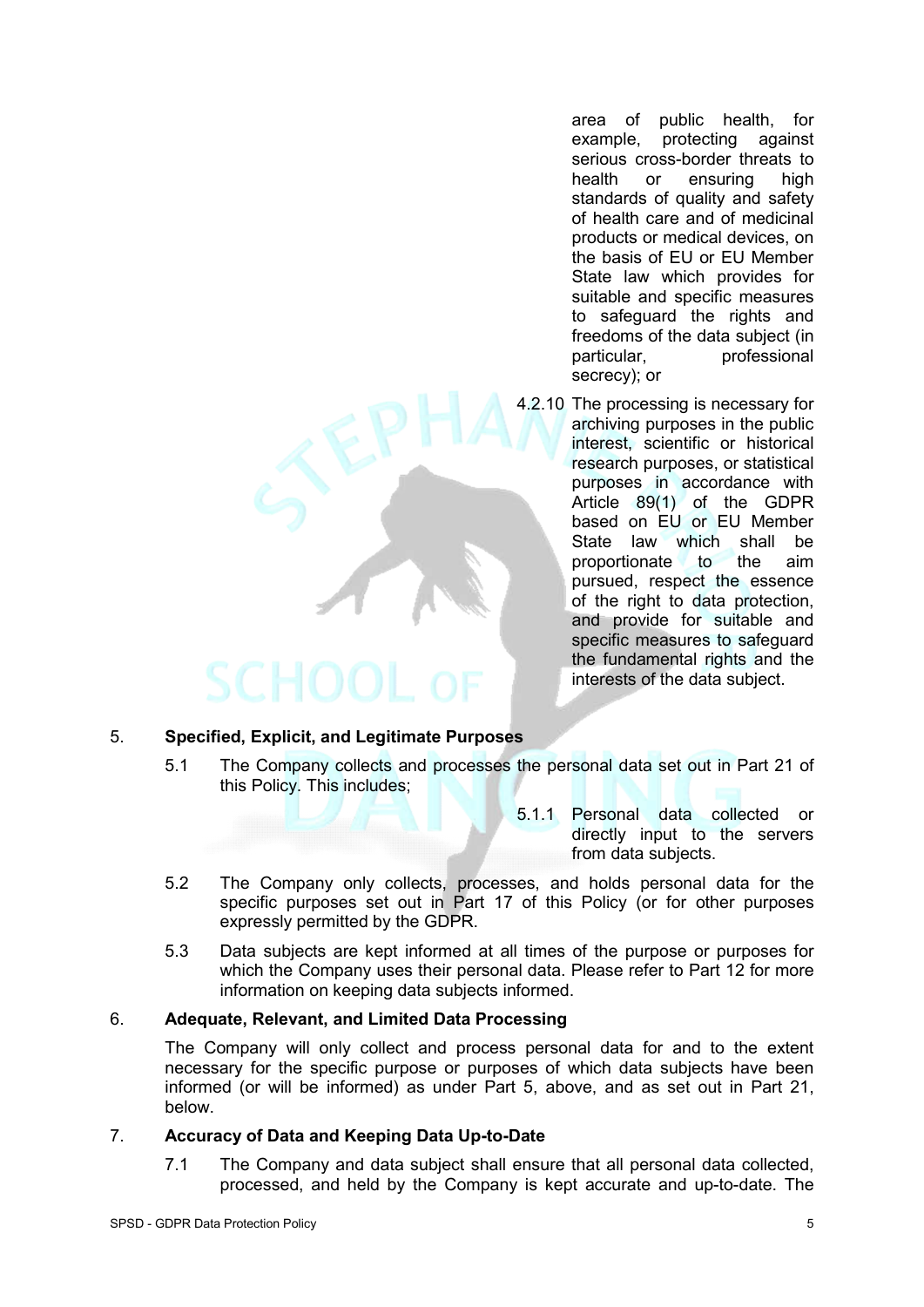customer also has a personal login to the servers holding their data and should update their data as required if it changes. This includes but is not limited to, the rectification of personal data at the request of a data subject, as set out in Part 14, below.

7.2 The accuracy of personal data shall be checked when it is collected and at regular intervals thereafter. If any personal data is found to be inaccurate or out-of-date, all reasonable steps should be taken without delay to amend or erase that data, either by the data subject or by the Company, as appropriate.

#### 8. **Data Retention**

- 8.1 The Company shall not keep personal data for any longer than is necessary in light of the purpose or purposes for which that personal data was originally collected, held, and processed.
- 8.2 When personal data is no longer required, all reasonable steps will be taken to erase or otherwise dispose of it without delay.
- 8.3 For full details of the Company's approach to data retention, including retention periods for specific personal data types held by the Company, please refer to our Data Retention Policy.

#### 9. **Secure Processing**

The Company shall ensure that all personal data collected, held, and processed is kept secure and protected against unauthorised or unlawful processing and against accidental loss, destruction, or damage. Further details of the technical and organisational measures which shall be taken are provided in Parts 22 to 25 of this Policy.

#### 10. **Accountability and Record-Keeping**

- 10.1 The Company's Data Protection Officer is Brian Prior, Tel: 01763 878587.
- 10.2 The Data Protection Officer shall be responsible for overseeing the implementation of this Policy and for monitoring compliance with this Policy, the Company's other data protection-related policies, and with the GDPR and other applicable data protection legislation.
- 10.3 The Company shall keep written internal records of all personal data collection, holding, and processing, which shall incorporate the following information:
	- 10.3.1 The name and details of the Company, its Data Protection Officer, and any applicable third-party data processors;
	- 10.3.2 The purposes for which the Company collects, holds, and processes personal data;
	- 10.3.3 Details of the categories of personal data collected, held, and processed by the Company, and the categories of data subject to which that personal data relates;
	- 10.3.4 Details of any transfers of personal data to non-EEA countries including all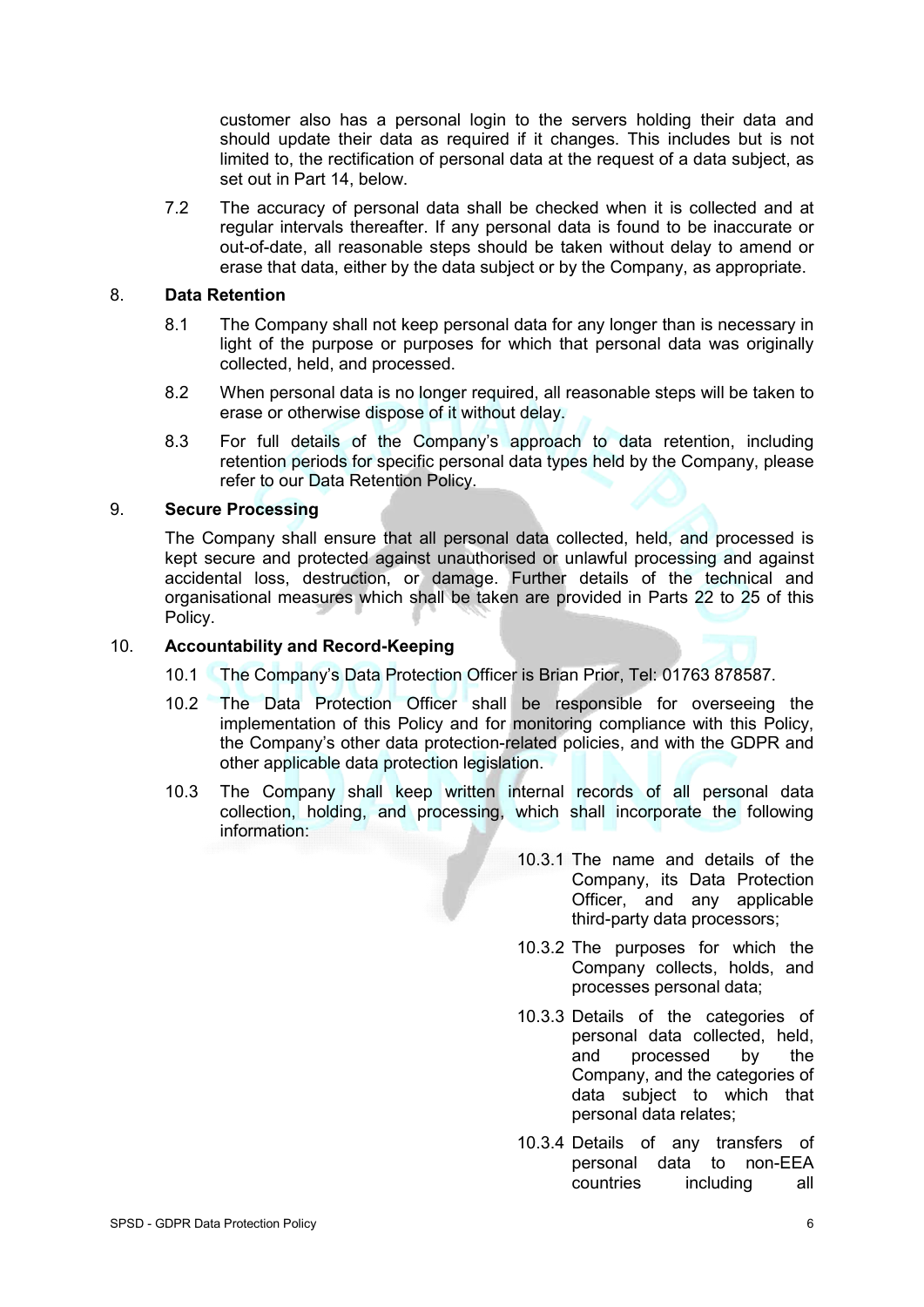mechanisms and security safeguards;

- 10.3.5 Details of how long personal data will be retained by the Company (please refer to the Company's Data Retention Policy); and
- 10.3.6 Detailed descriptions of all technical and organisational measures taken by the Company to ensure the security of personal data.
- 10.3.7 Risks posed both within and to the Company; and
- 10.3.8 Proposed measures to minimise and handle identified risks.

# 11. **Keeping Data Subjects Informed**

- 11.1 The Company shall provide the information set out in Part 12.2 to every data subject:
	- 11.1.1 Where personal data is collected directly from data subjects, those data subjects will be informed of its purpose at the time of collection; and
	- 11.1.2 Where personal data is obtained from a third party, the relevant data subjects will be informed of its purpose:
	- a) if the personal data is used to communicate with the data subject, when the first communication is made; or
	- b) if the personal data is to be transferred to another party, before that transfer is made; or
	- c) as soon as reasonably possible and in any event not more than one month after the personal data is obtained.
- 11.2 The following information shall be provided:

Details of the Company including, but not limited to, the identity of its Data Protection Officer;

The purpose(s) for which the personal data is being collected and will be processed (as detailed in Part 21 of this Policy) and the legal basis justifying that collection and processing;

> 11.2.1 Where applicable, the legitimate interests upon which the Company is justifying its collection and processing of the personal data;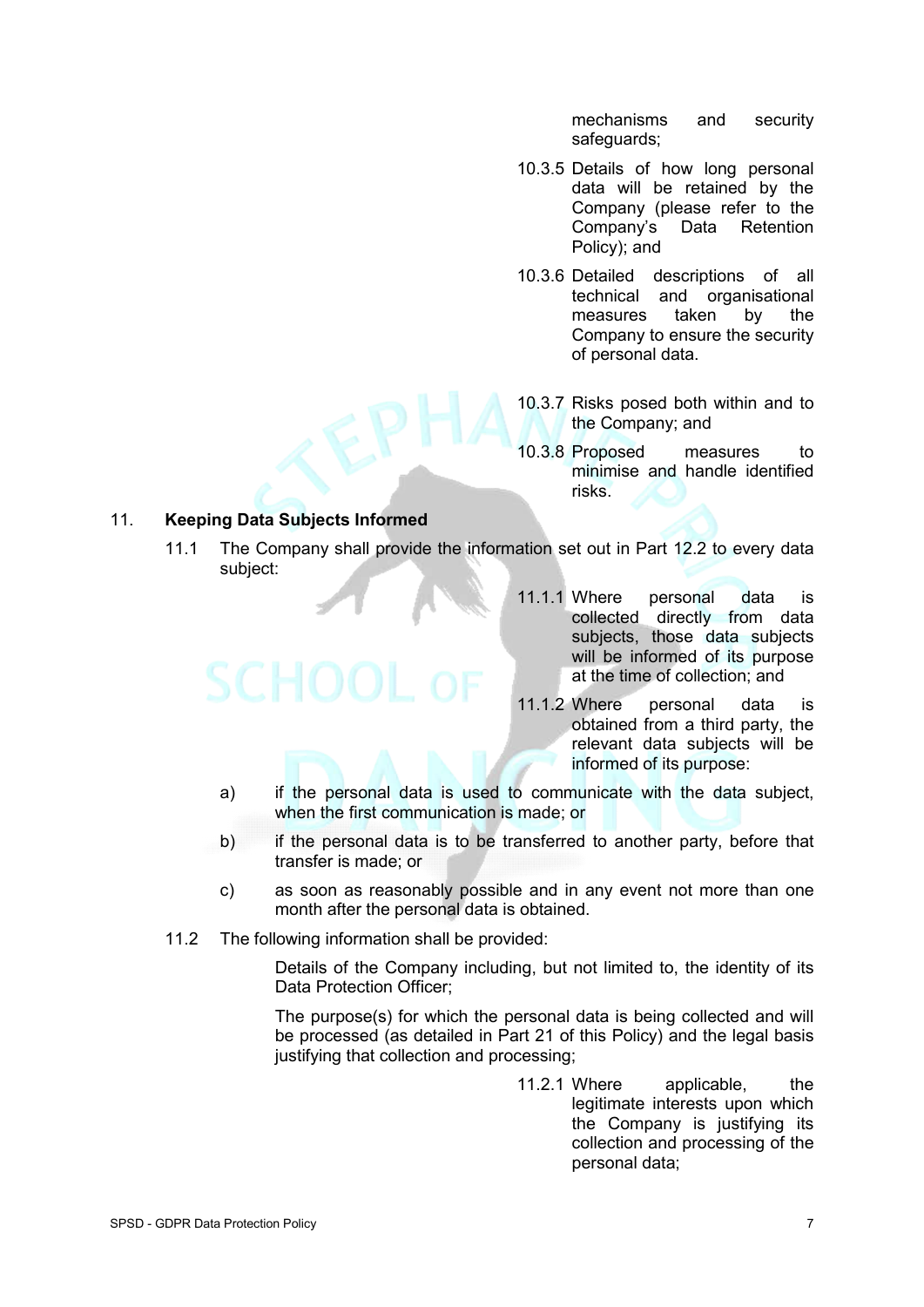- 11.2.2 Where the personal data is not obtained directly from the data subject, the categories of personal data collected and processed;
- 11.2.3 Where the personal data is to be transferred to one or more third parties, details of those parties;
- 11.2.4 Details of data retention;
- 11.2.5 Details of the data subject's rights under the GDPR;
- 11.2.6 Details of the data subject's right to withdraw their consent to the Company's processing of their personal data at any time;
- 11.2.7 Details of the data subject's right to complain to the Information Commissioner's<br>Office (the "supervisory Office (the "supervisory authority" under the GDPR);
- 11.2.8 Where applicable, details of any legal or contractual requirement or obligation necessitating the collection and processing of the personal data and details of any consequences of failing to provide it; and
- 11.2.9 Details of any automated decision-making or profiling that will take place using the personal data, including information on how decisions will be made, the significance of those decisions, and any consequences.

# 12. **Data Subject Access**

- 12.1 Data subjects may make subject access requests ("SARs") at any time to find out more about the personal data which the Company holds about them, what it is doing with that personal data, and why.
- 12.2 Employees wishing to make a SAR should do using a Subject Access Request Form, sending the form to the Company's Data Protection Officer, Brian Prior.
- 12.3 Responses to SARs shall normally be made within one month of receipt, however this may be extended by up to two months if the SAR is complex and/or numerous requests are made. If such additional time is required, the data subject shall be informed.
- 12.4 All SARs received shall be handled by the Company's Data Protection Officer.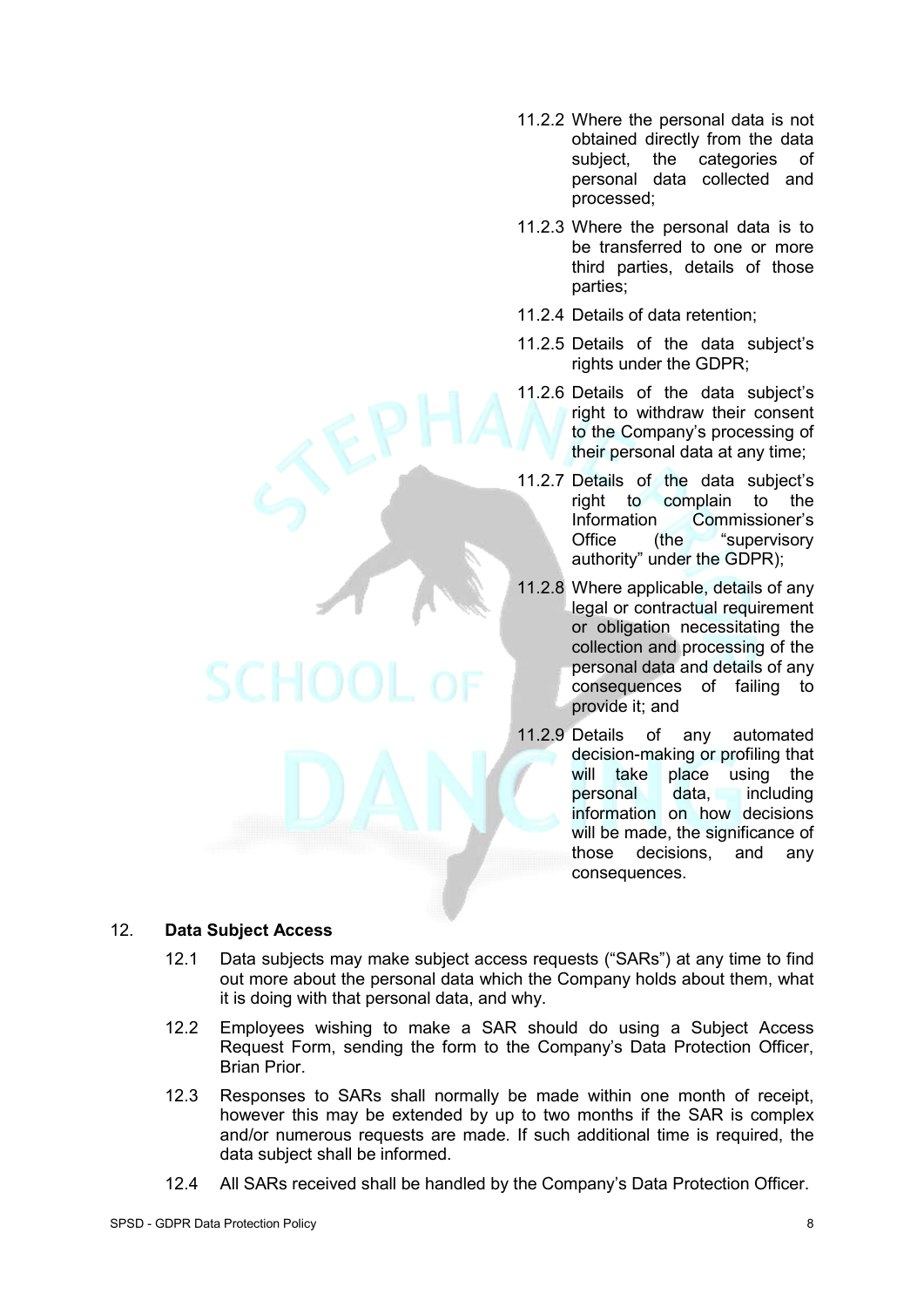- 12.5 The Company does not charge a fee for the handling of normal SARs. The Company reserves the right to charge reasonable fees for additional copies of information that has already been supplied to a data subject, and for requests that are manifestly unfounded or excessive, particularly where such requests are repetitive.
- 12.6 If the data subject uses their own personal login to the servers they can check and rectify any possible data errors.

# 13. **Rectification of Personal Data**

- 13.1 Data subjects have the right to require the Company to rectify any of their personal data that is inaccurate or incomplete. Data subjects can also alter their personal data.
- 13.2 The Company (or data subject) shall rectify the personal data in question, and inform the data subject of that rectification, within one month of the data subject informing the Company of the issue. The period can be extended by up to two months in the case of complex requests. If such additional time is required, the data subject shall be informed.
- 13.3 In the event that any affected personal data has been disclosed to third parties, those parties shall be informed of any rectification that must be made to that personal data.

# 14. **Erasure of Personal Data**

- 14.1 If the data subject has their own personal login to the servers they can erase their own data. However, data subjects have the right to request that the Company erases the personal data it holds about them in the following circumstances:
	- 14.1.1 It is no longer necessary for the Company to hold that personal data with respect to the purpose(s) for which it was originally collected or processed;
	- 14.1.2 The data subject wishes to withdraw their consent to the Company holding and processing their personal data;
	- 14.1.3 The data subject objects to the Company holding and processing their personal data (and there is no overriding legitimate interest to allow the Company to continue doing so) (see Part 18 of this Policy for further details concerning the right to object);
	- 14.1.4 The personal data has been processed unlawfully;
	- 14.1.5 The personal data needs to be erased in order for the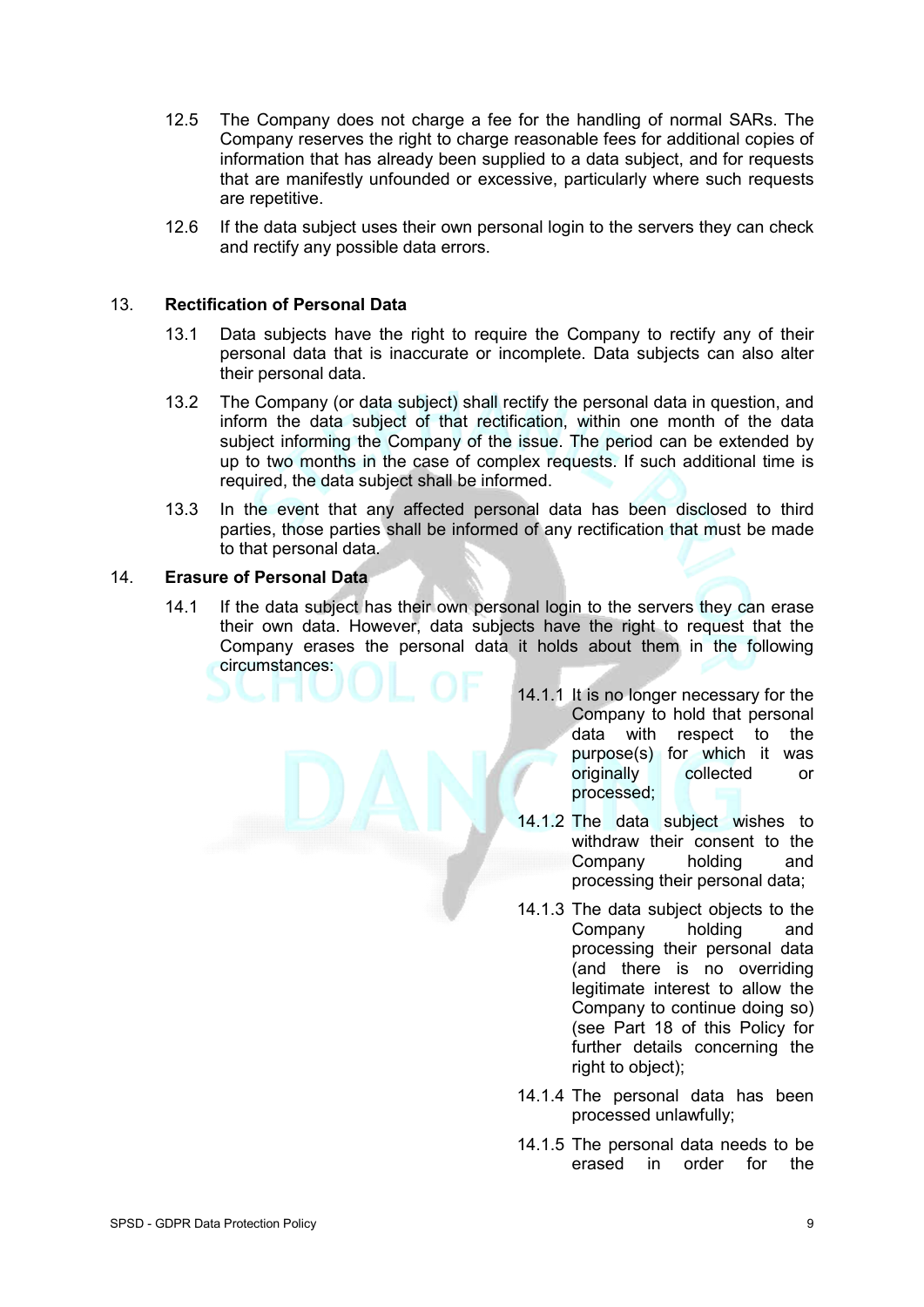Company to comply with a particular legal obligation or;

- 14.1.6 The personal data is being held and processed for the purpose of providing information society services to a child.
- 14.2 Unless the Company has reasonable grounds to refuse to erase personal data, all requests for erasure shall be complied with, and the data subject informed of the erasure, within one month of receipt of the data subject's request. The period can be extended by up to two months in the case of complex requests. If such additional time is required, the data subject shall be informed.
- 14.3 In the event that any personal data that is to be erased in response to a data subject's request has been disclosed to third parties, those parties shall be informed of the erasure (unless it is impossible or would require disproportionate effort to do so).

# 15. **Restriction of Personal Data Processing**

- 15.1 Data subjects may request that the Company ceases processing the personal data it holds about them. If a data subject makes such a request, the Company shall retain only the amount of personal data concerning that data subject (if any) that is necessary to ensure that the personal data in question is not processed further.
- 15.2 In the event that any affected personal data has been disclosed to third parties, those parties shall be informed of the applicable restrictions on processing it (unless it is impossible or would require disproportionate effort to do so).

#### 16. **Objections to Personal Data Processing**

- 16.1 Data subjects have the right to object to the Company processing their personal data based on legitimate interests, direct marketing (including profiling), and processing for scientific and/or historical research and statistics purposes.
- 16.2 Where a data subject objects to the Company processing their personal data based on its legitimate interests, the Company shall cease such processing immediately, unless it can be demonstrated that the Company's legitimate grounds for such processing override the data subject's interests, rights, and freedoms, or that the processing is necessary for the conduct of legal claims.
- 16.3 Where a data subject objects to the Company processing their personal data for direct marketing purposes, the Company shall cease such processing immediately.
- 16.4 Where a data subject objects to the Company processing their personal data for scientific and/or historical research and statistics purposes, the data subject must, under the GDPR, "demonstrate grounds relating to his or her particular situation". The Company is not required to comply if the research is necessary for the performance of a task carried out for reasons of public interest.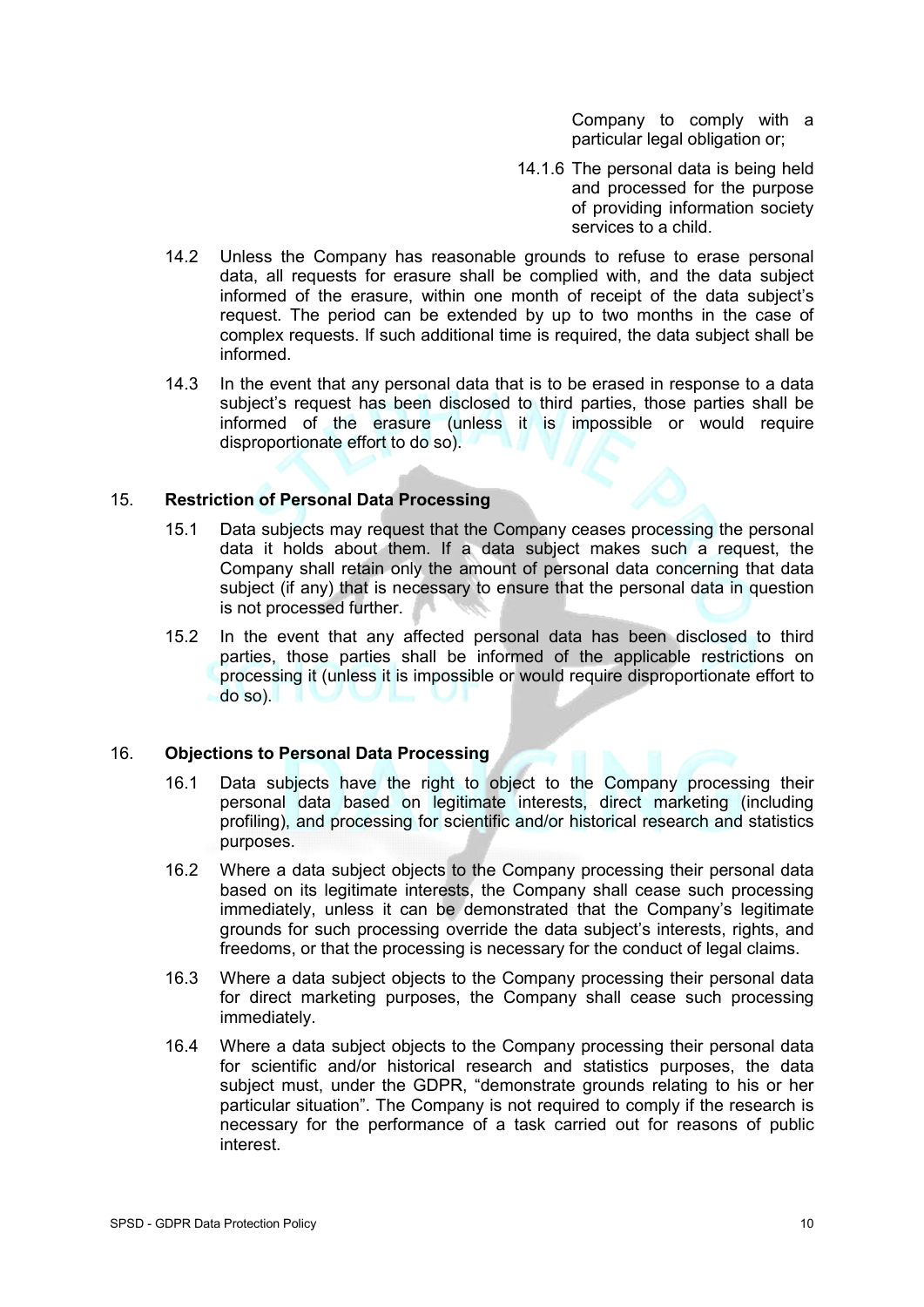# 17. **Personal Data Collected, Held, and Processed**

The following personal data is collected, held, and processed by the Company (for details of data retention, please refer to the Company's Data Retention Policy):

| Data Ref.      | <b>Type of Data</b>           | <b>Purpose of Data</b>                        |
|----------------|-------------------------------|-----------------------------------------------|
| Customer       | <b>Full Name</b>              | To enable invoices to be generated            |
| Customer       | D.O.B. (if offered)           | To enable enrolment into the correct class    |
| Customer       | Gender                        | To enable enrolment into the correct class    |
| Customer       | Home Address                  | For emergency contact purposes                |
| Customer       | Home Phone No.                | For emergency contact purposes                |
| Customer       | Mobile Phone No.              | For emergency contact purposes                |
| Customer       | <b>Email Address</b>          | For general communications & sending invoices |
| Student        | Childs' Names                 | To enable enrolment into a class              |
| Student        | Childs D.O.B. (if applicable) | To determine which class should be allocated  |
| <b>Student</b> | <b>Childs Gender</b>          | To determine which class should be allocated  |
| <b>Student</b> | Address                       | For emergency contact purposes                |

# 18. **Data Security - Transferring Personal Data and Communications**

The Company shall ensure that the following measures are taken with respect to all communications and other transfers involving personal data:

- 18.1 All emails containing personal data must be encrypted
- 18.2 All emails containing personal data must be marked "confidential";
- 18.3 Personal data may be transmitted over secure networks only; transmission over unsecured networks is not permitted in any circumstances;
- 18.4 Personal data may not be transmitted over a wireless network if there is a wired alternative that is reasonably practicable;
- 18.5 Personal data contained in the body of an email, whether sent or received, should be copied from the body of that email and stored securely. The email itself should be deleted. All temporary files associated therewith should also be deleted**.**
- 18.6 Where personal data is to be sent by facsimile transmission the recipient should be informed in advance of the transmission and should be waiting by the fax machine to receive the data;
- 18.7 Where personal data is to be transferred in hardcopy form it should be passed directly to the recipient.
- 18.8 All personal data to be transferred physically, whether in hardcopy form or on removable electronic media shall be transferred in a suitable container marked "confidential".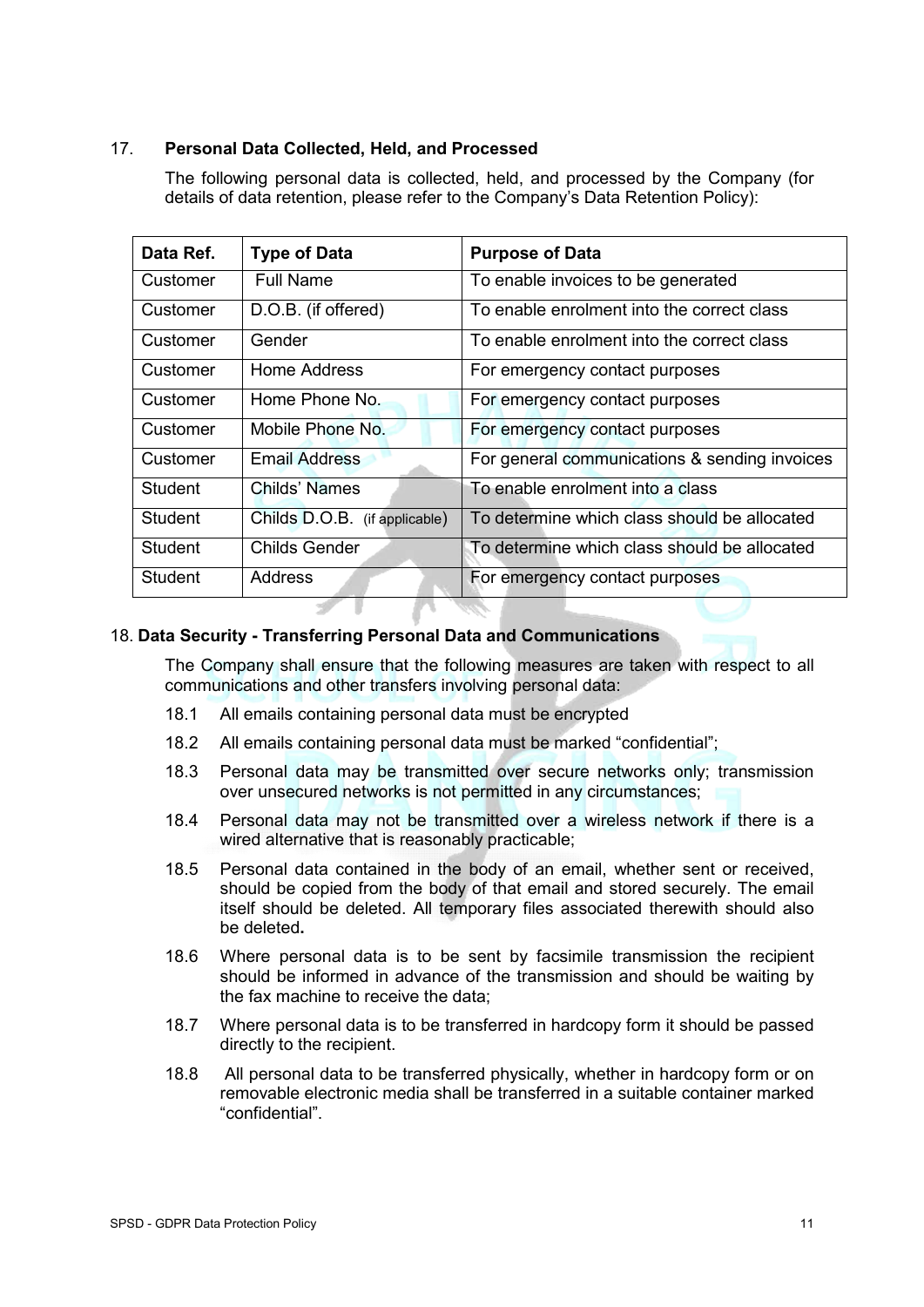#### 19. **Data Security - Storage**

The Company shall ensure that the following measures are taken with respect to the storage of personal data:

- 19.1 All electronic copies of personal data should be stored securely using passwords and data encryption;
- 19.2 All hardcopies of personal data, along with any electronic copies stored on physical, removable media should be stored securely in a locked box, drawer, cabinet, or similar;
- 19.3 All personal data stored electronically should be backed up daily with backups stored offsite. All backups should be encrypted
- 19.4 No personal data should be stored on any mobile device (including, but not limited to, laptops, tablets, and smartphones), whether such device belongs to the Company or otherwise without the formal written approval of Brian Prior and, in the event of such approval, strictly in accordance with all instructions and limitations described at the time the approval is given, and for no longer than is absolutely necessary**.**
- 19.5 No personal data should be transferred to any device personally belonging to an employee and personal data may only be transferred to devices belonging to agents, contractors, or other parties working on behalf of the Company where the party in question has agreed to comply fully with the letter and spirit of this Policy and of the GDPR (which may include demonstrating to the Company that all suitable technical and organisational measures have been taken).

#### 20. **Data Security - Disposal**

When any personal data is to be erased or otherwise disposed of for any reason (including where copies have been made and are no longer needed), it should be securely deleted and disposed of. For further information on the deletion and disposal of personal data, please refer to the Company's Data Retention Policy.

#### 21. **Data Security - Use of Personal Data**

The Company shall ensure that the following measures are taken with respect to the use of personal data:

21.1 No personal data may be shared informally and if an employee, agent, subcontractor, or other party working on behalf of the Company requires access to any personal data that they do not already have access to, such access should be formally requested from; Brian Prior, Director, or Tara Foster Managing Director.

22.

- 22.1 No personal data may be transferred to any employees, agents, contractors, or other parties, whether such parties are working on behalf of the Company or not, without the authorisation of Brian Prior, Director; or Tara Foster, Manging Director
- 22.2 Personal data must be handled with care at all times and should not be left unattended or on view to unauthorised employees, agents, sub-contractors, or other parties at any time;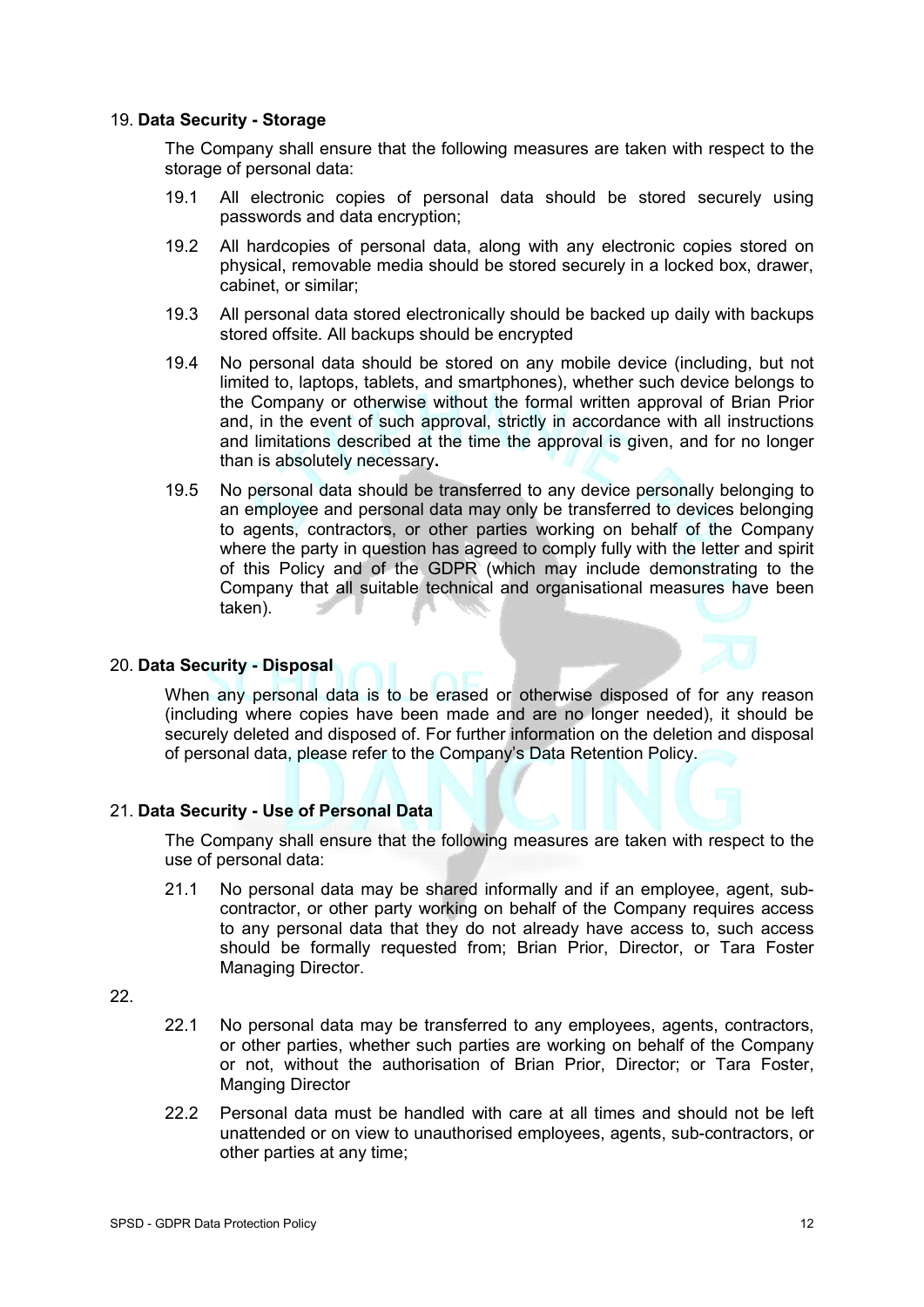- 22.3 If personal data is being viewed on a computer screen and the computer in question is to be left unattended for any period of time, the user must lock the computer and screen before leaving it; and
- 22.4 Where personal data held by the Company is used for marketing purposes, it shall be the responsibility of Brian Prior to ensure that the appropriate consent is obtained and that no data subjects have opted out, whether directly or via a third-party service such as the TPS.

# 23. **Data Security - IT Security**

The Company and data subject shall ensure that the following measures are taken with respect to IT and information security:

- 23.1 All passwords used to protect personal data should be changed regularly and should not use words or phrases that can be easily guessed or otherwise compromised. All passwords must contain a combination of uppercase and lowercase letters, numbers, and symbols. All software used by the Company is designed to require such passwords.;
- 23.2 Under no circumstances should any passwords be written down or shared between any employees, agents, contractors, or other parties working on behalf of the Company, irrespective of seniority or department. If a password is forgotten, it must be reset using the applicable method. Company staff do not have access to data subject passwords;
- 23.3 All software (including, but not limited to, applications and operating systems) shall be kept up-to-date. The Company's IT staff shall be responsible for installing any and all security-related updates not more than 7 days after the updates are made available by the publisher or manufacturer or as soon as reasonably and practically possible, unless there are valid technical reasons not to do so**.**
- 23.4 No software may be installed on any Company-owned computer or device without the prior approval of Brian Prior.

# 24. **Organisational Measures**

The Company shall ensure that the following measures are taken with respect to the collection, holding, and processing of personal data:

- 24.1 All employees, agents, contractors, or other parties working on behalf of the Company shall be made fully aware of both their individual responsibilities and the Company's responsibilities under the GDPR and under this Policy, and shall be provided with a copy of this Policy;
- 24.2 Only employees, agents, sub-contractors, or other parties working on behalf of the Company that need access to, and use of, personal data in order to carry out their assigned duties correctly shall have access to personal data held by the Company;
- 24.3 All employees, agents, contractors, or other parties working on behalf of the Company handling personal data will be appropriately trained to do so;
- 24.4 All employees, agents, contractors, or other parties working on behalf of the Company handling personal data will be appropriately supervised;
- 24.5 All employees, agents, contractors, or other parties working on behalf of the Company handling personal data shall be required and encouraged to exercise care, caution, and discretion when discussing work-related matters that relate to personal data, whether in the workplace or otherwise;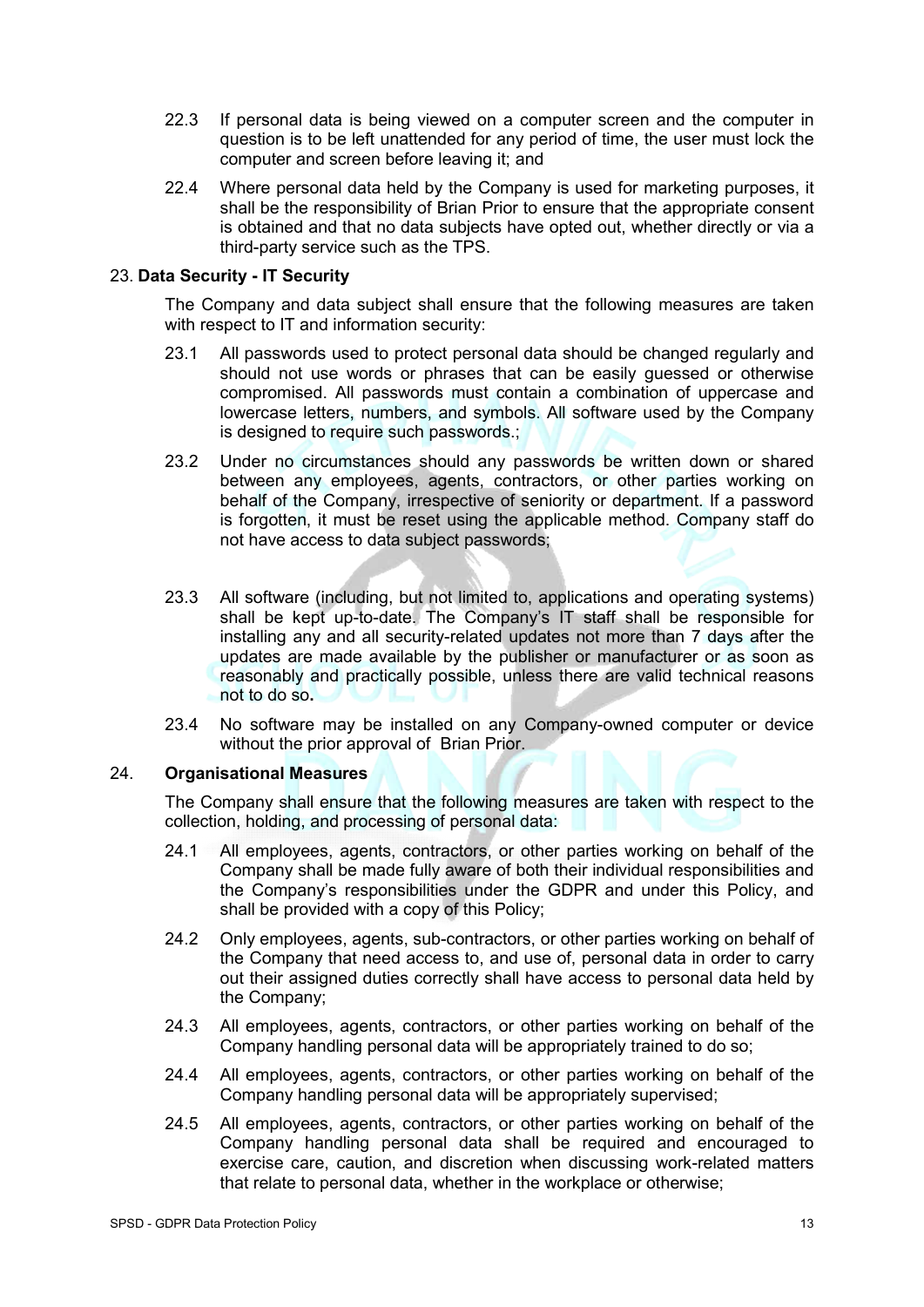- 24.6 Methods of collecting, holding, and processing personal data shall be regularly evaluated and reviewed;
- 24.7 All personal data held by the Company shall be reviewed periodically, as set out in the Company's Data Retention Policy;
- 24.8 The performance of those employees, agents, contractors, or other parties working on behalf of the Company handling personal data shall be regularly evaluated and reviewed;
- 24.9 All employees, agents, contractors, or other parties working on behalf of the Company handling personal data will be bound to do so in accordance with the principles of the GDPR and this Policy by contract;
- 24.10 All agents, contractors, or other parties working on behalf of the Company handling personal data must ensure that any and all of their employees who are involved in the processing of personal data are held to the same conditions as those relevant employees of the Company arising out of this Policy and the GDPR; and
- 24.11 Where any agent, contractor or other party working on behalf of the Company handling personal data fails in their obligations under this Policy that party shall indemnify and hold harmless the Company against any costs, liability, damages, loss, claims or proceedings which may arise out of that failure.

#### 25. **Data Breach Notification**

- 25.1 All personal data breaches must be reported immediately to the Company's Data Protection Officer.
- 25.2 If a personal data breach occurs and that breach is likely to result in a risk to the rights and freedoms of data subjects (e.g. financial loss, breach of confidentiality, discrimination, reputational damage, or other significant social or economic damage), the Data Protection Officer must ensure that the Information Commissioner's Office is informed of the breach without delay, and in any event, within 72 hours after having become aware of it.
- 25.3 In the event that a personal data breach is likely to result in a high risk to the rights and freedoms of data subjects, the Data Protection Officer must ensure that all affected data subjects are informed of the breach directly and without undue delay.
- 25.4 Data breach notifications shall include the following information:
	- 25.4.1 The categories and approximate number of data subjects concerned;
	- 25.4.2 The categories and approximate number of personal data records concerned;
	- 25.4.3 The name and contact details of the Company's data protection officer (or other contact point where more information can be obtained);